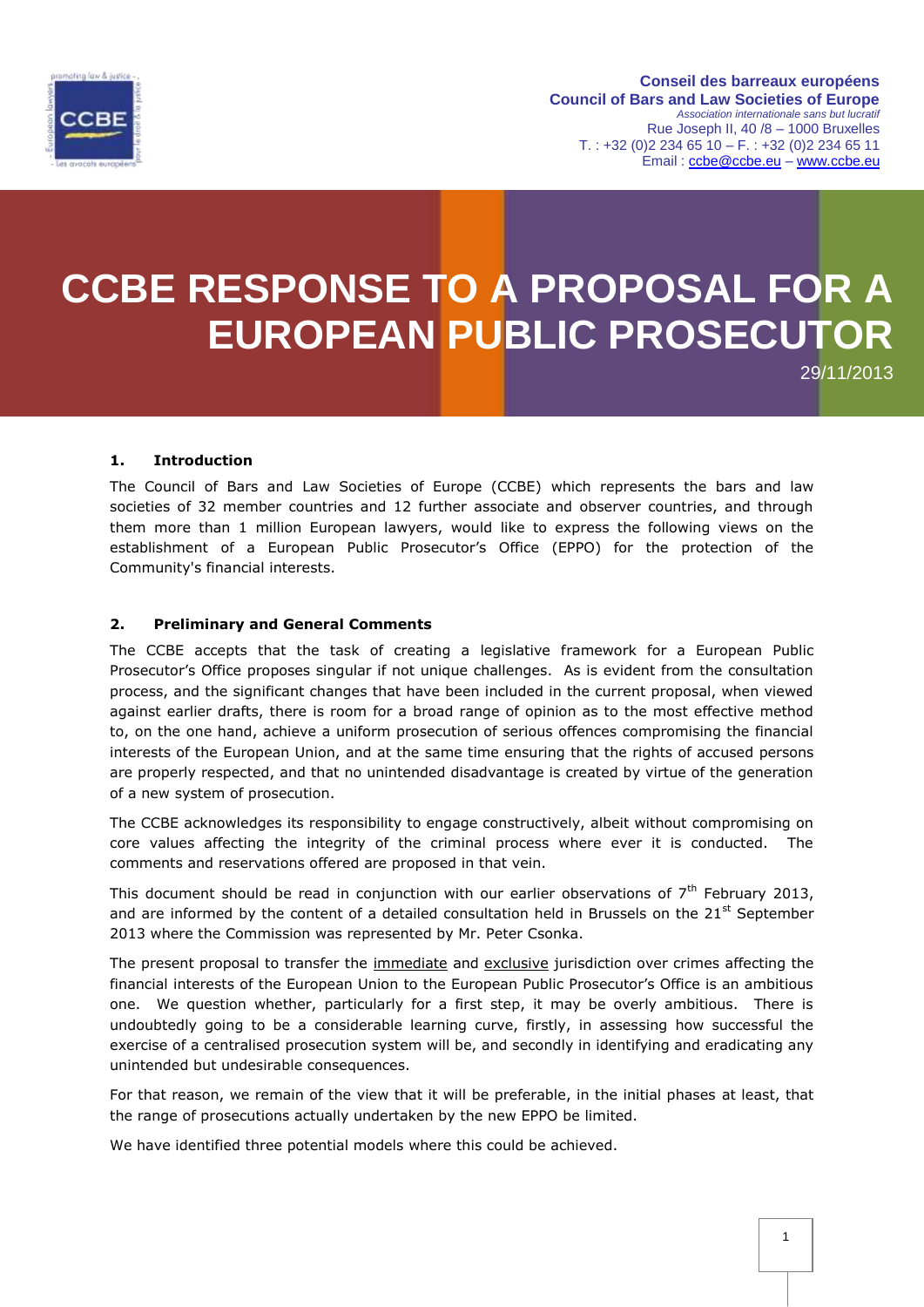The first, which is already well established in International Law, is that the jurisdiction of the EPPO should be as a prosecutor of last resort. This, as set out for instance in the Rome Treaty establishing the International Criminal Court, would be to the effect that a EPPO would prosecute only where individual member State's prosecution services are unwilling or unable to prosecute.

A second alternative would be to introduce a minimum gravity test, which given that the offences that are being pursued are financial in nature, would logically be based on the value of the subject matter of the offence. This would have the attraction of selecting in the first instance, cases of significant worth which would be properly resourced and litigated with a view to establishing well thought out precedents for application in other cases, and perhaps at a later date in cases of lesser value.

The third alternative, which we believe would also be satisfactory, would be to confer on the EPPO the right to identify and take control of any particular prosecution that the EPPO wished to pursue, but without automatically assuming exclusive jurisdiction over all such crimes at the outset. While the present proposal does permit for the possibility of the EPPO releasing certain cases back to the national prosecutors, we believe it would be preferable if the process were reversed to require the EPPO (albeit having been fully briefed by the national prosecutors in line with the provisions in this draft) to make an active selection over those cases considered appropriate for prosecution by the EPPO.

In passing we would point out that the current proposal assumes for the EPPO jurisdiction, not merely over complex and transnational cases, but even over mundane and simple cases of a purely domestic nature provided they affect the financial interests of the Union. There must, in our view, be a serious danger that a EPPO would be swamped by the case load volume and that therefore a potentially worthy proposal would flounder on the practicalities of lack of resources.

We have also identified as a real concern, from the point of view of the integrity of the system of justice, the danger that vastly different trial outcomes could be obtained by virtue of the application of national law in the trial venue, even though the prosecution is being conducted in the name of the pan European EPPO. It would be inimical to the interests of justice if a citizen were to feel that the outcome of such a prosecution was affected by the decision on trial venue, if the choice of venue was that of EPPO alone and incapable of meaningful challenge. There is also of course the danger that a perception would be created that a EPPO engaged, or could engage to their advantage in forum shopping to achieve it's desired outcome.

In this and in every other instance of there being a concern about potential bias on the part of the EPPO or any delegates there must be the possibility of meaningful judicial review.

In our opinion there are a number of adjustments to the proposal which could address to a very considerable degree these concerns.

In the first instance, the decision of a EPPO as to trial venue should be capable of meaningful judicial review. It follows that given the significance of this choice it should be communicated to the suspect at the earliest opportunity in order that they might seek appropriate advice from the outset, In that context we do not believe that a review by the national court where the trial is intended to be held would be adequate. That court could not for instance be expected to lightly adjudicate their own system to be unfair to either party, on the facts of a given case. In fact failure to provide such a review is potentially in breach of Art 263 TFEU.. We recommend that jurisdiction for Judicial Review of this specific decision be transferred to the courts of the European Union themselves.

We see such a proposal as having a number of advantages. Indeed we note that this was the original intention in an earlier draft of the model rules.

In the first instance it would have the effect of facilitating harmonised and consistent rulings in relation to how the criteria for trial venue selection should be applied. When an adequate number of cases have come before the courts of the European Union the guidelines should become clear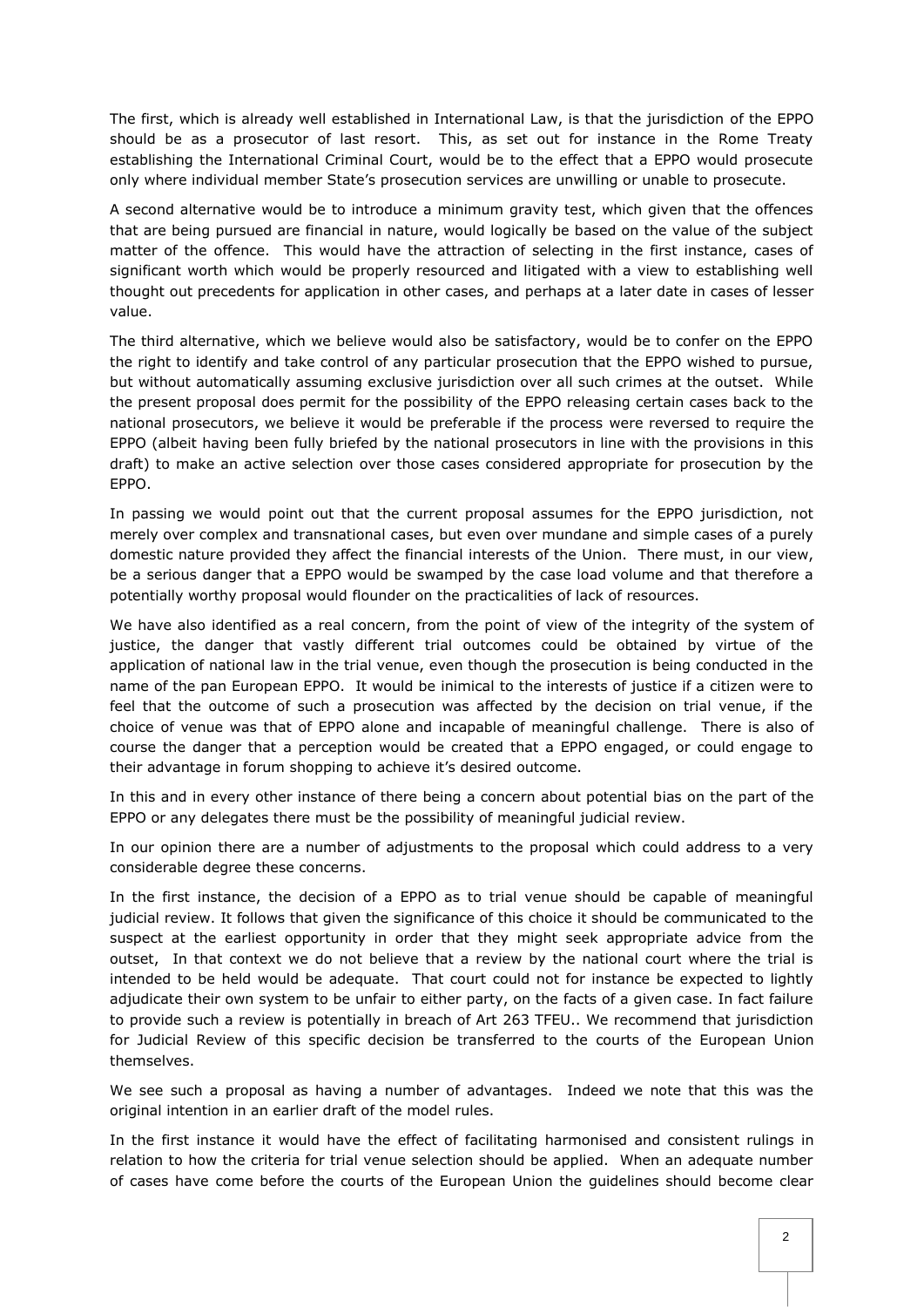and established as precedent, and at that point one would expect them to be followed with greater predictability by national courts, obviating the need for onward review by the courts of the European Union in the future.

Secondly, the general superintendence by the courts of the European Union of the activities of the European Public Prosecutor will lead to a raising of standards based on the greater expertise that the courts of the European Union would be likely to have, dealing with the issue regularly, as against expertise being developed piecemeal, and in isolation, by national courts,

A second safeguard which we believe could be accommodated without great difficulty would be to provide that evidence obtained in Country A could only be received in evidence in Country B, provided it complied with the admissibility laws in both countries. This system, known colloquially as the "double lock" would significantly reduce the concern that forum shopping was engaged in with a view to securing the admission of evidence that is otherwise inadmissible.

To the extent that the trial process is stated in the proposal to be governed "in accordance with national law" modifications will be required.

The third modification which we propose, is in the area of procedural safeguards. The present proposal acknowledges that there are certain procedural safeguards, some of them derived from European measures which must be respected in all circumstances. Unfortunately the current text makes reference again to "in accordance with National Law". We believe that fundamental safeguards should be viewed, and applied, on a standard uniform basis for the benefit of the accused. For example, issues such as the right to silence, or the availability of legal aid, vary dramatically between member states and applying those safeguards solely "in accordance with National Law", creates the risk that the choice of trial venue could dramatically affect the outcome of the prosecution, raising exactly the difficulty concerning fears of forum shopping that we have earlier addressed. We see no reason in principle why prosecution powers are spelled out in great detail but defence rights are not. We believe the document should set out in a comprehensive, but non-exhaustive manner, these important procedural safeguards. Failure to do so is to squander an opportunity to promote harmonisation of real benefit to citizens.

While there are other issues of detail which we would wish to make submissions on, it is to us clear that the foregoing concerns, if addressed, would ameliorate considerably the concern that practitioners have in relation to the operation of the EPPO.

#### **SPECIFIC ISSUES**

#### **Observations arising from the explanatory memorandum**

**3.3.4** While it is clear that the intention is to provide additional protections to a suspect or an accused person, the language could be strengthened to emphasise that all powers are "subject to the rights guaranteed or to be guaranteed, pursuant to European Law".

**3.3.5**. The proposal that EPPO should not be subject to the courts of the European Union should be modified to ensure that the decision as to trial venue should be so subject and that in the conduct of the trial itself national courts should have regard to applicable principles of European Union Law, especially where the rights of the accused are concerned.

Rules for the conduct of EPPO trials should promote best practice, by for instance departing from national courts traditions if they violate the principles of natural justice e.g. prosecutors retiring with judges during their deliberations.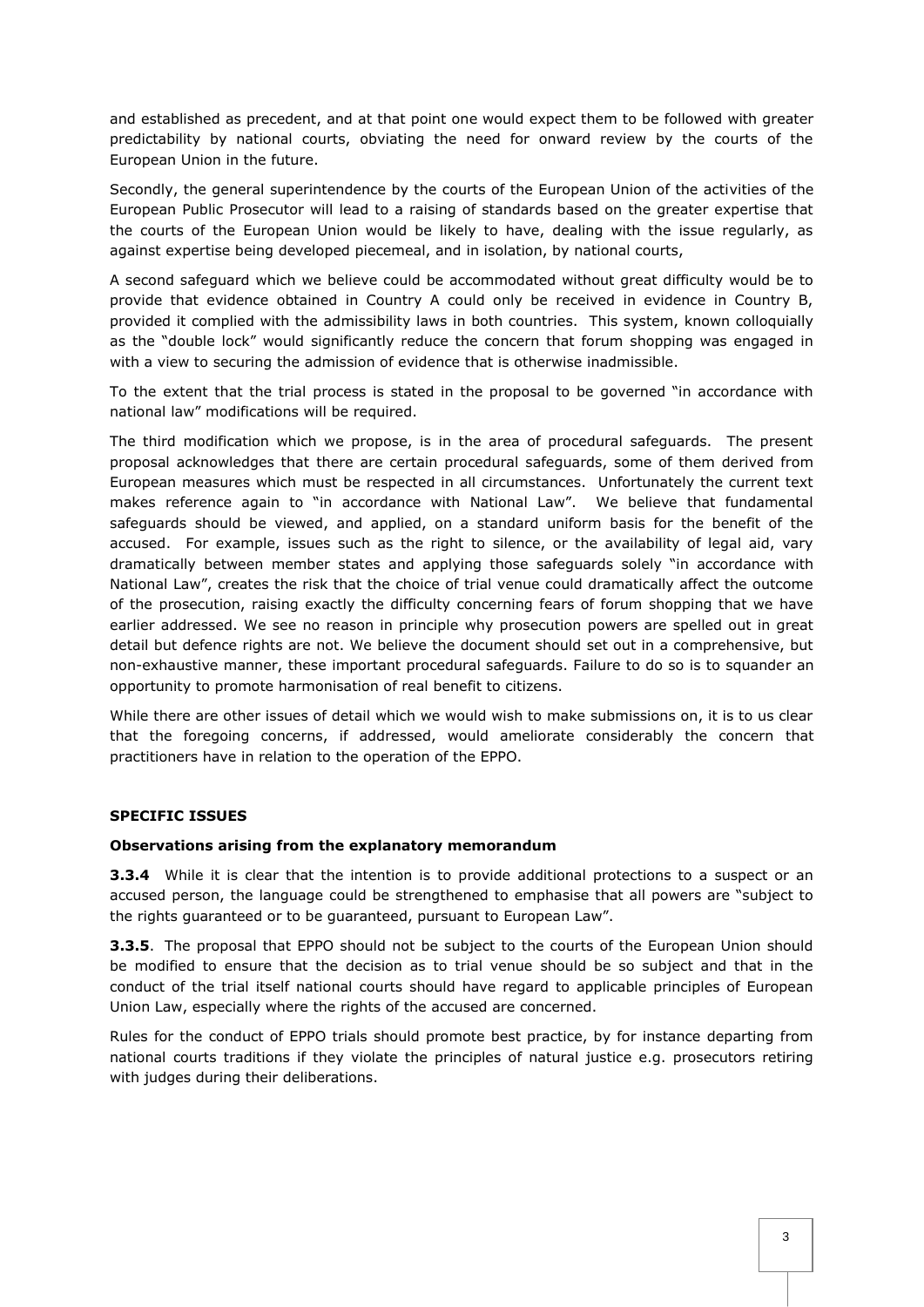### **RECITALS**

**18.** While it is clear that EPPO are expected to seek out evidence that may also exculpate the accused, it should be spelled out that EPPO must do so at the request of the accused or their advisers in addition to being expected to act of their own motion.

**20.** We believe it to be unwise that, in the first instance, not only should a EPPO have exclusive jurisdiction over all crimes affecting the financial interests of the union, but that it is also unrealistic to impose an obligation of mandatory prosecution in respect of all of those crimes. The resource implications (even if as per the present draft be the day-to-day managing of the cases is delegated) would be enormous.

**30**. It is naturally acknowledged that there are cases where an individual may have misconducted their affairs in a fashion that falls short of criminality, but where compensation to an injured party (in this case the European Union) would be appropriate. However this is an area of extreme sensitivity and a proposal whereby a person, originally treated as a suspect in a criminal case, can secure the dismissal of the prosecution in return for entering into a financial arrangement with the prosecutor must be viewed with the greatest caution. Any perception that there is one form of justice for a person who can enter into a financial transaction, and a wholly different outcome for a person who cannot, must be avoided at all costs. Every aspect of the transaction should be surrounded with the greatest of transparency, and we would suggest should be reviewed by a body independent of the prosecutor.

Linked to this is a concern that parties that are wholly innocent of any wrongdoing will feel obliged to seek to agree to a transaction rather than face the potentially ruinous costs of a prolonged and complex prosecution ranging around a number of jurisdictions, including the venue of trial and the venue of evidence gathering. In this context it is absolutely essential that a proper and comprehensive scheme of legal aid is included in the measure in order to ensure that no party will be forced into an unfair position simply by virtue of their being unable to afford to defend themselves. While it is accepted that a measure on legal aid is currently under discussion we believe it preferable that a stand alone reference be incorporated in this proposal rather than awaiting the outcome of as yet uncertain negotiations on Measure C2.

We are strongly of the view that the difficulties that will be encountered by a suspect in dealing with a prosecution conducted by the EPPO will be unusually significant, and potentially overwhelming. While legal aid is not in itself the sole answer to such difficulties it would go a long way to minimising the disadvantage that a suspect would be under.

The principle of *ne bis in idem* must be strongly stated to ensure a suspect is never subjected to further process arising from the same facts either by EPPO in another MS, or by any national prosecutor.

Furthermore, a person acquitted must have an effective remedy against a EPPO on account of their loss by virtue of the prosecution, including a jurisdiction for punitive damages where appropriate.

**32.** This we believe would be an appropriate place to emphasise the importance of the double lock safeguard.

**37.** We appreciate that it would be unworkable in practise if every decision of a national court was subject to automatic review to a court of the European Union. However issues potentially determinative of the entire proceedings such as choice of trial venue and application of pan European procedural safeguards should be capable of such review.

**42**. We have concerns that the EPPO is not the appropriate person to decide on the EPPO's entitlement to retain personal data.